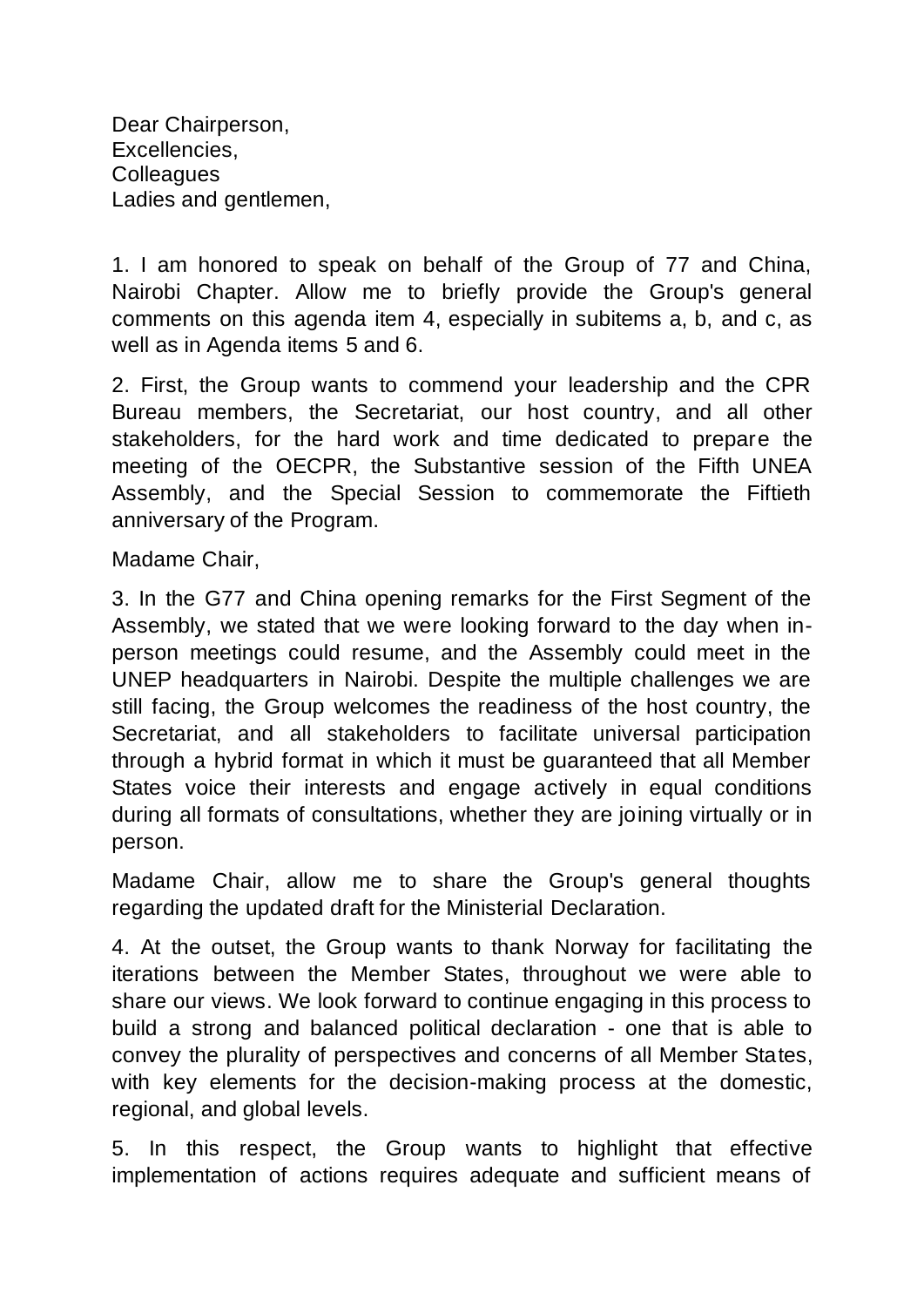implementation. We call for the immediate implementation of provisions on resource mobilization within relevant multilateral environmental agreements in order to address the financial, technical, and technological constraints faced by developing countries, including by innovative, additional, sufficient, and predictable multilateral financial resources from developed countries. The Group would also like to emphasize on the need for strengthen the principle of common but differentiated responsibilities. We are motivated in this call by recalling Rio Principle 7, which states that in view of different contributions to environmental degradation, states have common but differentiated responsibilities. We are further encouraged by recalling paragraph 247 of the Rio Outcome Document, which states that sustainable development goals are *"… global in nature and universally applicable to all countries, while taking into account different national realities, capacities and levels of development and respecting national policies and priorities."* In this context, the G77 and China would also like to underline the relevance of recognizing the individual efforts that developing countries make to fulfill their environmental commitments in the context of the MEAs, considering national circumstances and priorities. Also, the Group recognizes the importance of developing integrated national financing frameworks, in support of nationally owned sustainable development strategies, in order to further implement the Addis Ababa Action Agenda, aiming at effectively mobilizing and aligning a wide range of financing sources and instruments with the 2030 Agenda, and to make use of the full potential of all means of implementation. Finally, the Group wishes to underline the imperative of a holistic, integrated and indivisible treatment of the economic, social and environmental dimensions for the achievement of the 2030 Agenda for Sustainable Development and its Sustainable Development Goals.

6. Regarding the implementation of General Assembly Resolution 73/333, the Group welcomes the informal consultations lead by the cofacilitators that we expect could take us to a consensual final outcome. We would like to recall and reiterate our earlier statements, in which the Group strongly emphasized that we should not deviate from the mandate and scope of UNGA Resolution 73/333.

7. The Group would like to stress the importance of the political declaration pronouncing clearly on the right to a safe, clean, healthy, and sustainable environment, on UNEP's role in assisting member states to achieve environmental obligations, and on the importance of developed